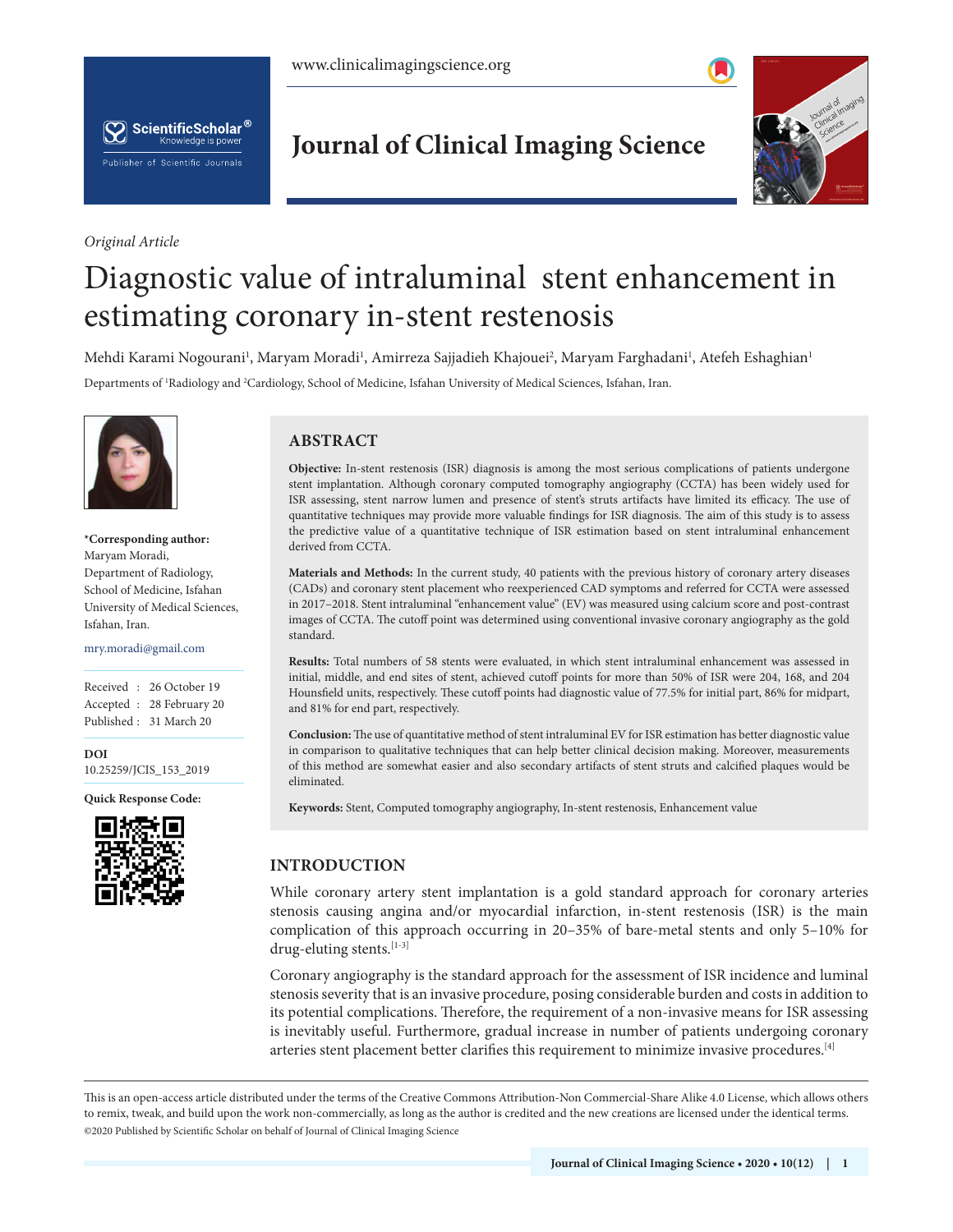ISR diagnosis is the most challenging matter among patients with coronary artery disease (CAD) undergone stenting. Although coronary computed tomography angiography (CCTA) has been widely utilized for coronary arteries assessing, its efficacy for stent evaluation due to artifacts of stent struts, especially beam hardening and its narrow lumen, is still an important issue.<sup>[5]</sup>

Multidetector CT (MDCT) introduction made a great revolution regarding coronary stent assessment as it could provide high-quality images with satisfactory temporal and spatial resolution. Furthermore, there are limitations including the type of stent (bare metal/drug eluting) and its diameter, stent strut thickness, its angularity, and motional artifacts in quality of these images.[2,3,6,7]

The last versions of CT scans have more rapid imaging reception, higher spatial and temporal resolution and have particular software capable of coronary arteries and stent reconstruction led to less biases. Furthermore, by cardiac rate control and breath holding during imaging, the motion artifacts have been minimized.[6]

Nowadays, most of CCTA reports are based on visual assessing of contrast flow of stent lumen while this method does not have ideal diagnostic value with significant interobserver biases. Quantitative measurements provide more reliable information about the status of stents. Recent studies have presented variety of quantitative methods with acceptable sensitivity and specificity for the diagnosis of ISR.[8-10]

The current study has aimed to provide a quantitative method for ISR estimation, in which predictive value of stent enhancement in CCTA would be evaluated.

# **MATERIALS AND METHODS**

#### **Study design and participants**

This is a prospective cross-sectional study conducted on 40 patients with a history of coronary stent implantation that because of CAD symptoms, recurrence was referred for CCTA performance to MDCT scan center of Chamran Hospital affiliated at Isfahan University of Medical Sciences in 2017–2018.

Patients with CAD symptoms who had a previous history of stent implantation and have undergone conventional angiography during the  $1<sup>st</sup>$  month following CCTA were included in the study.

Unavailability of conventional angiography images and patient's unwillingness of participation in the study were exclusion criteria.

All patients were asked about the presence of renal failure or any hypersensitivity to contrast agents. In addition, all of cardiovascular records of patients including their echocardiography were gathered to enter the required information in the study checklist. Then, patients who met inclusion criteria were prescribed sublingual nitroglycerine (0.4 mg, Dana; Iran) for vascular dilation and also oral betablocker to achieve appropriate rate control.

## **Test method**

CCTA was performed using 256-slice MDCT scan (Brilliance TM 256; Philips Medical System) and specific workstation was utilized for their reports. The protocol of imaging was as follows:

The properties as collimation=96–128 mm, detector size=0.625 mm, rotation time=0.27 ms, voltage: 120 kv, and 180–200 mAs.

CCTA was primarily performed without contrast injection with an appropriate field of view to assess coronary arteries calcium score. Then, intravenous contrast (Visipaque 320 mg) with 70–90 cc volume, based on patients' height and weight, with 5–6 cc/s velocity and using bolus track method was injected. Finally, images were taken in prospective manner and the following reconstructions were sent to Philips workstation to provide CCTA reports.

Intraluminal enhancement of stent was measured by comparing calcium score and post-contrast images. In this regard, intraluminal density of stent was measured through focusing on the region of interest at the initial, middle, and end sites of stents in axial plane using calcium score images and repeat this measurement in post-contrast phase as well. The optimal post-contrast phase with less motion artifact and more resolution was considered for mentioned assessment. The difference between measured density presented by Hounsfield unit (HU) from similar sites derived before and after contrast injection was considered as intraluminal enhancement. To minimize interobserver bias, all of the measurements were performed by a target expert radiologist.

#### **Analysis**

Enhancement value (EV)=Post-contrast intraluminal density-calcium score intraluminal density.

Conventional invasive coronary angiography (CICA) was used as the gold standard and all patients CICA images reported only by a target cardiologist. CICA results were presented as patency, non-significant stenosis, and significant stenosis occluded. Due to clinical significance of stenosis, those with reports of patency and non-significant (<50%) were presented in a group and those with significant stenosis (over 50%) and occluded were presented in another group. These results were used for achieving cutoff point of EV in CCTA for differentiating these two groups of patients.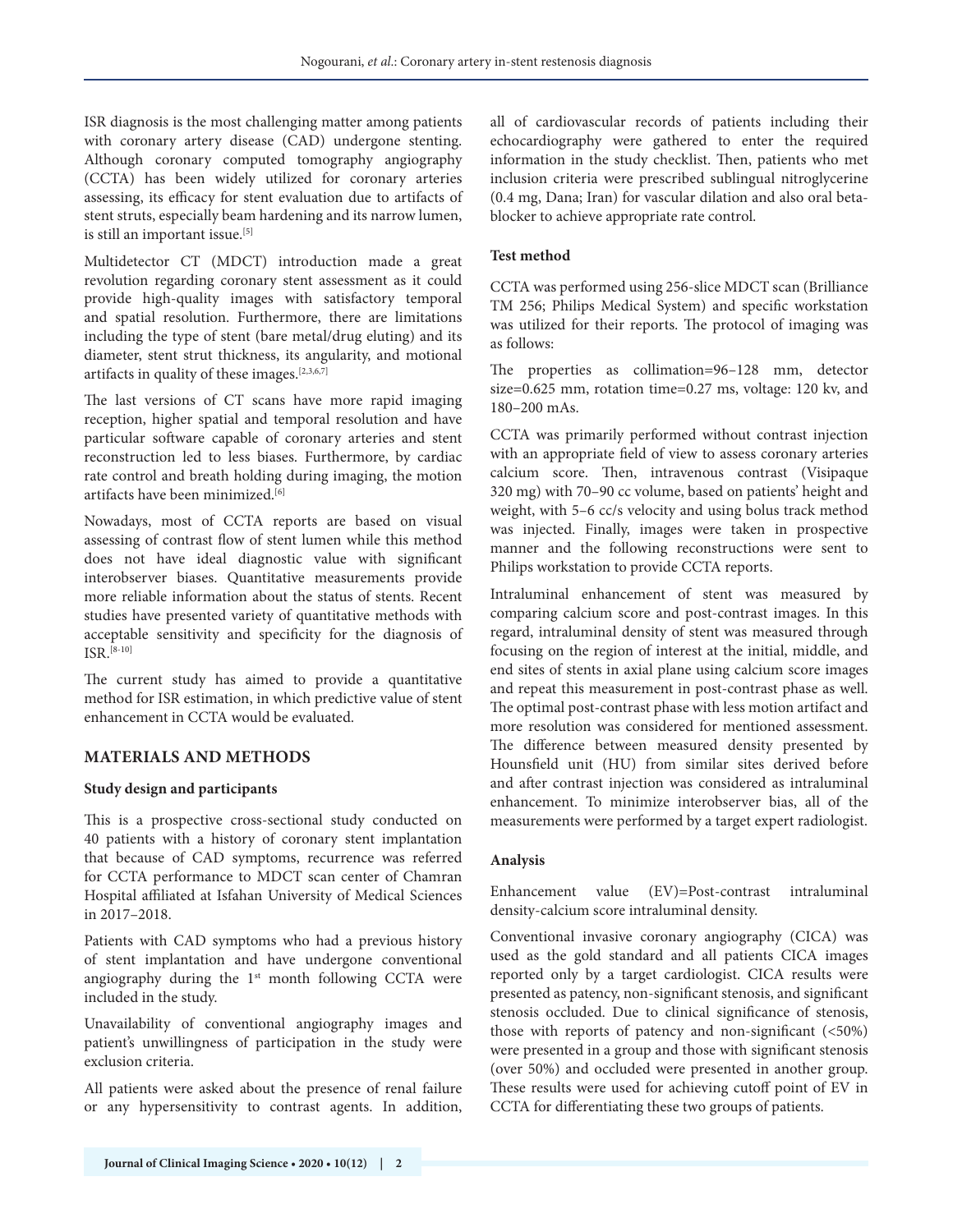Obtained data were entered into SPSS-20 (IBM-The United States) software. ROC curve was drawn to demonstrate the cutoff point of EV for ISR prediction. In addition, sensitivity, specificity, positive predictive value (PPV), and negative predictive value (NPV) of stent enhancement were measured. *P* < 0.05 was considered as statistically significant level.

# **RESULTS**

## **Participants**

In the current study, a number of 40 patients with total number of 58 stents were assessed. A number of 15 (37.5%) of patients were female and remained 25 ones (62.5%) were male. The mean age of the study population was  $60.97 \pm 10.55$  years old.

#### **Test results**

Characteristics of implanted stents are presented in Table 1. Twenty-eight out of 58 cases (41.4%) were implanted in the left anterior coronary artery, 10 (17.2%) in the left circumflex artery, and 16 (27.6%) in the right coronary artery. Nine of stents had <3 mm of diameter, 26 of them had 3 mm of diameter, and other 23 ones had over 3 mm diameter.

Among stents, 39 ones (67.24%) were patent or had ISR of <50%, 16 ones (2931%) had over 50% stenosis, and 3 ones (3.44%) were completely occluded.

The cutoff point for EV was measured in three sites of stents in CCTA images that were achieved based on CICA findings. These cutoff points were 204, 168, and 204 HU for initial, middle, and end part of stents, respectively, which show more than 50% of ISR. Mentioned cutoff points are presented in Table 2. Considering no statistical difference among these cutoff points (use 168 or 204)  $(P = 0.4)$ , 168 HU was considered as the most valuable cutoff for the diagnosis of over 50% ISR due to its higher sensitivity and PPV [Figure 1].

ISR was once measured based on stent intraluminal density just in post-contrast phase and then measured again using EV for comparison this method.

| Table 1: Characteristics of implanted stents. |                   |                    |              |                    |
|-----------------------------------------------|-------------------|--------------------|--------------|--------------------|
| Parameter                                     | <b>Total</b>      | ISR $<$ 50%        | ISR 50%-100% | <b>ISR 100%</b>    |
| Number of stents                              | 58                | 39 (67.24%)        | 16 (27.58%)  | 3(5.17%)           |
| Location of stents                            |                   |                    |              |                    |
| Left anterior descending artery               | 24(41.4)          | 15(41.7)           | 9(56.3)      | $\Omega$           |
| Left circumflex artery                        | 10(17.2)          | 5(13.9)            | 2(12.5)      | 1(33.3)            |
| Right coronary artery                         | 16(27.6)          | 12(33.3)           | 3(18.8)      | 1(33.3)            |
| Other                                         | 8(13.8)           | 6(11.1)            | 2(12.5)      | 1(33.3)            |
| Stent diameter (mm)                           |                   |                    |              |                    |
| $\leq$ 3                                      | 9(15.5)           | 7(17.94)           | 2(12.5)      | $\left($           |
| 3                                             | 26(44.8)          | 20 (51.28)         | 6(37.5)      | $\Omega$           |
| >3                                            | 23(39.6)          | 12(30.76)          | 8(50)        | 3(100)             |
| Length (mm)                                   | $17.22 \pm 8.33*$ | $21.74 \pm 10.46*$ | 25.87±12.52* | $27.33 \pm 4.61$ * |
| Segment                                       |                   |                    |              |                    |
| Origin                                        | 2(3.4)            | 1(2.6)             | 1(6.3)       | $\left($           |
| Proximal                                      | 27(46.6)          | 21(53.8)           | 6(37.5)      | $\left($           |
| Proximal-middle                               | 2(3.4)            | 1(2.6)             | 1(6.3)       | $\Omega$           |
| Middle                                        | 23(39.7)          | 15(38.5)           | 7(43.8)      | 1(33.3)            |
| Middle-distal                                 | 1(1.7)            | $\mathbf{0}$       | $\mathbf{0}$ | 1(33.3)            |
| Distal                                        | 3(5.2)            | 1(2.6)             | 1(6.3)       | 1(33.3)            |
| *mean±SD                                      |                   |                    |              |                    |

| <b>Table 2:</b> Sensitivity, specificity, positive predictive value, and likelihood ratio $\phi$ of EV and PCD for in-stent restenosis diagnosis. |              |                    |                    |                  |                               |            |               |       |  |  |  |
|---------------------------------------------------------------------------------------------------------------------------------------------------|--------------|--------------------|--------------------|------------------|-------------------------------|------------|---------------|-------|--|--|--|
| Index                                                                                                                                             | Cutoff point | Sensitivity $(\%)$ | Specificity $(\%)$ | Accuracy $(\% )$ | Likelihood ratio <sup>+</sup> | <b>AUC</b> | 95% CI        | P     |  |  |  |
| PCD initial                                                                                                                                       | 500          | 79.49              | 63.16              | 74.14            | 2.15                          | 0.69       | $0.53 - 0.85$ | 0.404 |  |  |  |
| EV initial                                                                                                                                        | 204          | 87                 | 57.89              | 77.5             | 2.07                          | 0.73       | $0.60 - 0.84$ |       |  |  |  |
| PCD mid                                                                                                                                           | 402          | 94.87              | 63.16              | 84.45            | 2.57                          | 0.81       | $0.68 - 0.90$ | 0.763 |  |  |  |
| EV mid                                                                                                                                            | 168          | 92.3               | 73.68              | 86               | 3.5                           | 0.85       | $0.68 - 0.90$ |       |  |  |  |
| PCD end                                                                                                                                           | 386          | 97.44              | 42                 | 79.31            | 1.68                          | 0.72       | $0.56 - 0.88$ | 0.113 |  |  |  |
| EV end                                                                                                                                            | 204          | 87                 | 68                 | 81               | 2.7                           | 0.81       | $0.68 - 0.90$ |       |  |  |  |
| EV: Enhancement value, PCD: Post-contrast density                                                                                                 |              |                    |                    |                  |                               |            |               |       |  |  |  |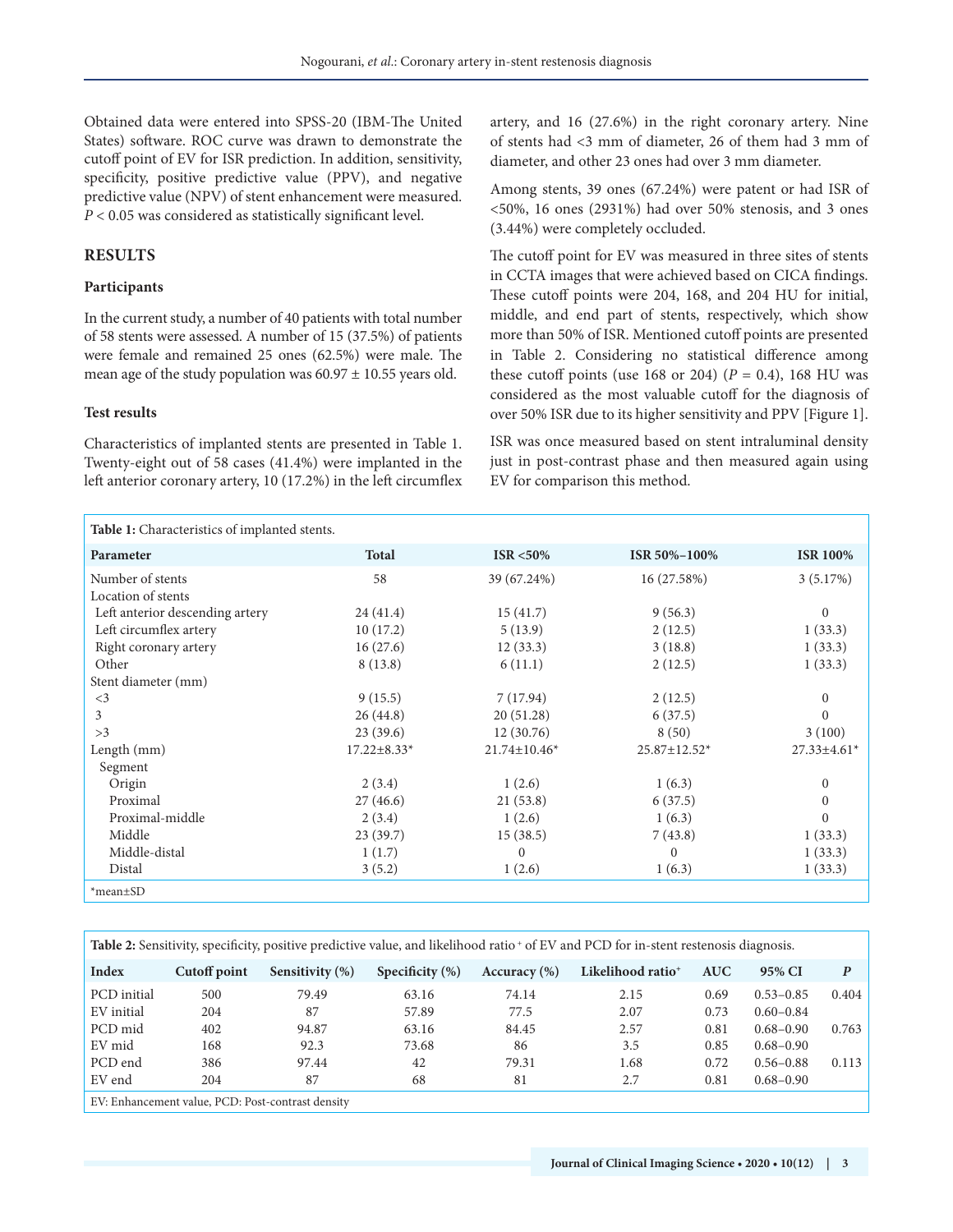Table 2 shows validity, specificity, PPV, and diagnostic value based on stent intraluminal EV and also based on stent intraluminal density in post-contrast phase for ISR diagnosis, mentioned as post-contrast density (PCD). Comparison of PPV of EV method versus PCD showed superiority of EV method.

Considering area under curve (AUC) of all three above figures, EV is superior to PCD regarding its better predictive value [Figure 2].

As stent diameter may have impact on intraluminal density, ISR diagnostic value in EV method was assessed before and after stent diameter adjustment. Maximal 4–7% of decrease in three points of initial, middle, and end part of stent AUC were found that was negligible.

#### **DISCUSSION**

Stent implantation is one of the old and effective treatments of coronary artery stenosis while ISR is among the most significant complications of this approach.<sup>[11,12]</sup> Incidence of restenosis is in association with factors including the type of stent (metallic or drug eluting), stent diameter and



**Figure 1:** Comparison of diagnostic enhancement value in three sites of initial, middle, and end of stents.

length, and the individual's atherosclerotic factors such as diabetes.[3,4] ISR diagnosis is made based on CICA. Although it is still the gold standard method of ISR diagnosis, its potential complications caused considerable trend toward non-invasive techniques.

Electron beam CT was the first non-invasive modality for stent status assessment introduced in 1995. In this method, it used images for flow-related analysis which showed flow limiting ISR indirectly. This method did not outlive due to its low spatial resolution, unavailability of direct stent lumen visualization, and inability for diagnosis non-obstructive intimal hyperplasia.<sup>[13]</sup>

In the  $1<sup>st</sup>$  year of the 2000s, 4-slice CT scans were utilized, in which distal contrast runoff was the criterion of stent patency. These types of CTs were eliminated as well due to its low spatial and temporal resolution. Moreover, this technique was also affected by collateral vessels. By 16-slice CT scans introduction, stent lumen observation was possible and new windows of non-invasive stent luminal status assessment were opened toward physicians.[2] This superiority is while factors including type of stent, its strut thickness, luminal diameter, and angle and motional artifacts can affect new CT scan modalities efficacy in negative manner. New generations of CT scans (e.g., 64, 128, and 320 slice) provide higher number of cuts with less thickness obtained in fewer time and they have some software for coronary artery and stent reconstruction with specific filters such as sharp kernel, therefore, they can better visualize stent's lumen and provide more concise information about luminal status. Furthermore, new modalities provide reconstructed images with more clarified view of stents.<sup>[13,14]</sup>

Qualitative stent patency assessment regarding intraluminal contrast flow has considerable interobserver bias, for narrow lumens in special. Quantitative method for luminal stenotic status estimation has better diagnostic values that have recently made them of great interest. In recent studies, various quantitative methods for ISR assessment such as corrected coronary opacification (CCO), remodeling index, lesion length, non-calcified lesion volume, and stent restenosis index (SRI) were introduced.[8-10]



**Figure 2:** Comparison of diagnostic value of in-stent restenosis diagnosis using enhancement value versus post-contrast density; (a) initial part of stent, (b) middle part of stent, and (c) end part of stent.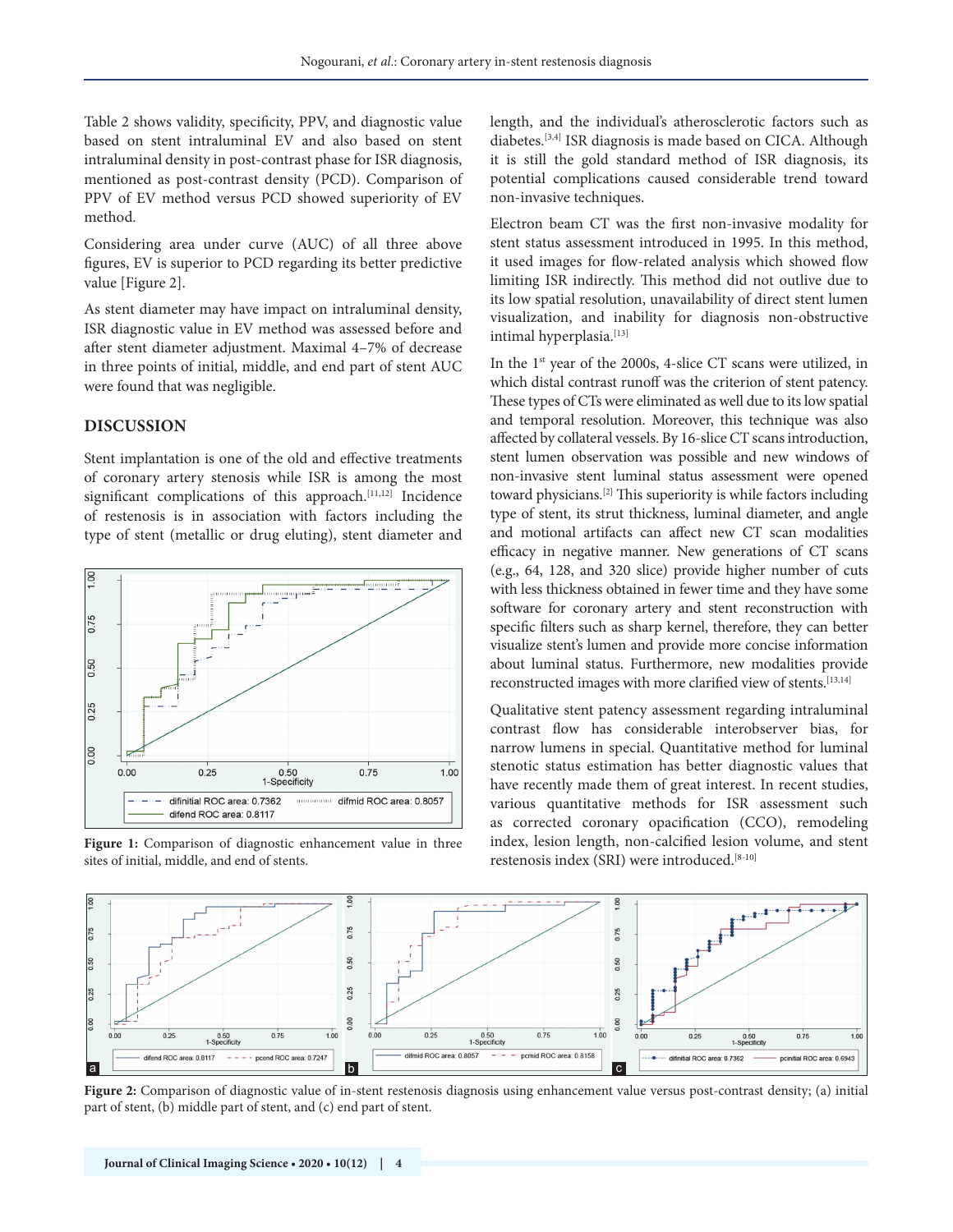In most of quantitative methods mentioned above such as CCO introduced by Gao et al., in 2014,<sup>[9]</sup> or SRI presented by Yoshimura et al., in 2015,<sup>[8]</sup> coronary artery intraluminal density before and after stent was considered for patency assessment. Considering the fact that post-stent coronary artery intraluminal density would be affected by collateral vessels blood flow, direct stent luminal assessment seems superior.

SRI quantitative method was presented by Yoshimura *et al*., in which coronary artery intraluminal density before and after stent was measured and their difference based on luminal diameter correction was considered as stent stenotic status.[8] In the current study, we used EV method and presented our outcomes following pre- and post-stent diameter adjustment. Regarding ROC curve, diagnostic values were not considerably improved. Therefore, we concluded that stent diameter is negligible but further studies to assess the impact of stent diameter on EV assessment are recommended.

The other quantitative method introduced by Kitagawa *et al*. utilized intraluminal density difference of proximal to stent site with stent itself. They presented 70 HU as the reliable cutoff point for over 50% of ISR.<sup>[15]</sup>

Dr. Makoto Amanuma from Japan raised a novel method of ISR assessment, in which software for CT angiography subtraction has been used. The new method was accompanied with abilities including increased ISR diagnostic value and possibility of assessing stents with even <2.5 mm of diameter. In subtraction method, the final image will be achieved through comparison of images before and after contrast injection causing elimination of stent strut artifacts and calcified plaques. This superiority would be achieved in EV method introduced in our study as well.<sup>[16]</sup> Furthermore, EV method gives us qualitative information with easier manner.

Considering this fact that basis of the most of the previous recommended quantitative methods for stent assessment was performed in post-contrast phase and this phase may be affected by confounding factors such as stent strut blooming artifacts and its plaques, we have selected EV method which is achieved through comparison of with and without contrast phases. Therefore, the mentioned bias may be eliminated.

Furthermore, in the current study, post-contrast intraluminal HU for the assessment of ISR was compared with EV as well. Statistical comparison of two techniques in initial, middle, and end sites showed no statistical differences, while PPV of EV method was considerably superior to post-contrast phase.

Eventually, the current study achieved remarkable successful outcomes in assessing ISR, for lumens with <3 mm diameter in special, using 256-slice CT scan. This achievement occurred due to high velocity, better spatial and temporal resolution, and using specific reconstruction filters.

#### **Limitations**

Inaccessibility of data about the type of stent (stent brand) used for patients in their previous angiographic treatment is the most significant limitations of the current study.

Furthermore, we need larger sample volume for the evaluation of the effect of stent diameter and length and native coronary artery which contains stent on EV method.

## **CONCLUSION**

The use of quantitative method of intraluminal stent enhancement for ISR estimation has better diagnostic value in comparison to qualitative and subjective methods that can help better clinical decision-making. Moreover, measurements of this method are somewhat easier and also secondary artifacts of stent strut and calcified plaques would be eliminated through EV method.

#### **Declaration of patient consent**

The authors certify that they have obtained all appropriate patient consent.

#### **Financial support and sponsorship**

Nil.

#### **Conflicts of interest**

There are no conflicts of interest.

# **REFERENCES**

- 1. Fischman DL, Leon MB, Baim DS, Schatz RA, Savage MP, Penn I, *et al.* A randomized comparison of coronary-stent placement and balloon angioplasty in the treatment of coronary artery disease. Stent restenosis study investigators. N Engl J Med 1994;331:496-501.
- 2. Mahnken AH. CT imaging of coronary stents: Past, present, and future. ISRN Cardiol 2012;2012:139823.
- 3. Wan YL, Tsay PK, Chen CC, Juan YH, Huang YC, Chan WH, *et al*. Coronary in-stent restenosis: Predisposing clinical and stent-related factors, diagnostic performance and analyses of inaccuracies in 320-row computed tomography angiography. Int J Cardiovasc Imaging 2016;32 Suppl 1:105-15.
- 4. Lee JB, Choi YS, Chung WB, Kwon A, Park CS, Lee MY. High coronary calcium score and post-procedural CK-MB are noninvasive predictors of coronary stent restenosis. Clin Interv Aging 2017;12:399-404.
- 5. Ehara M, Kawai M, Surmely JF, Matsubara T, Terashima M, Tsuchikane E, *et al*. Diagnostic accuracy of coronary in-stent restenosis using 64-slice computed tomography: Comparison with invasive coronary angiography. J Am Coll Cardiol 2007;49:951-9.
- 6. Yang X, Yu Q, Dong W, Fu ZH, Yang JJ, Guo J, *et al*.